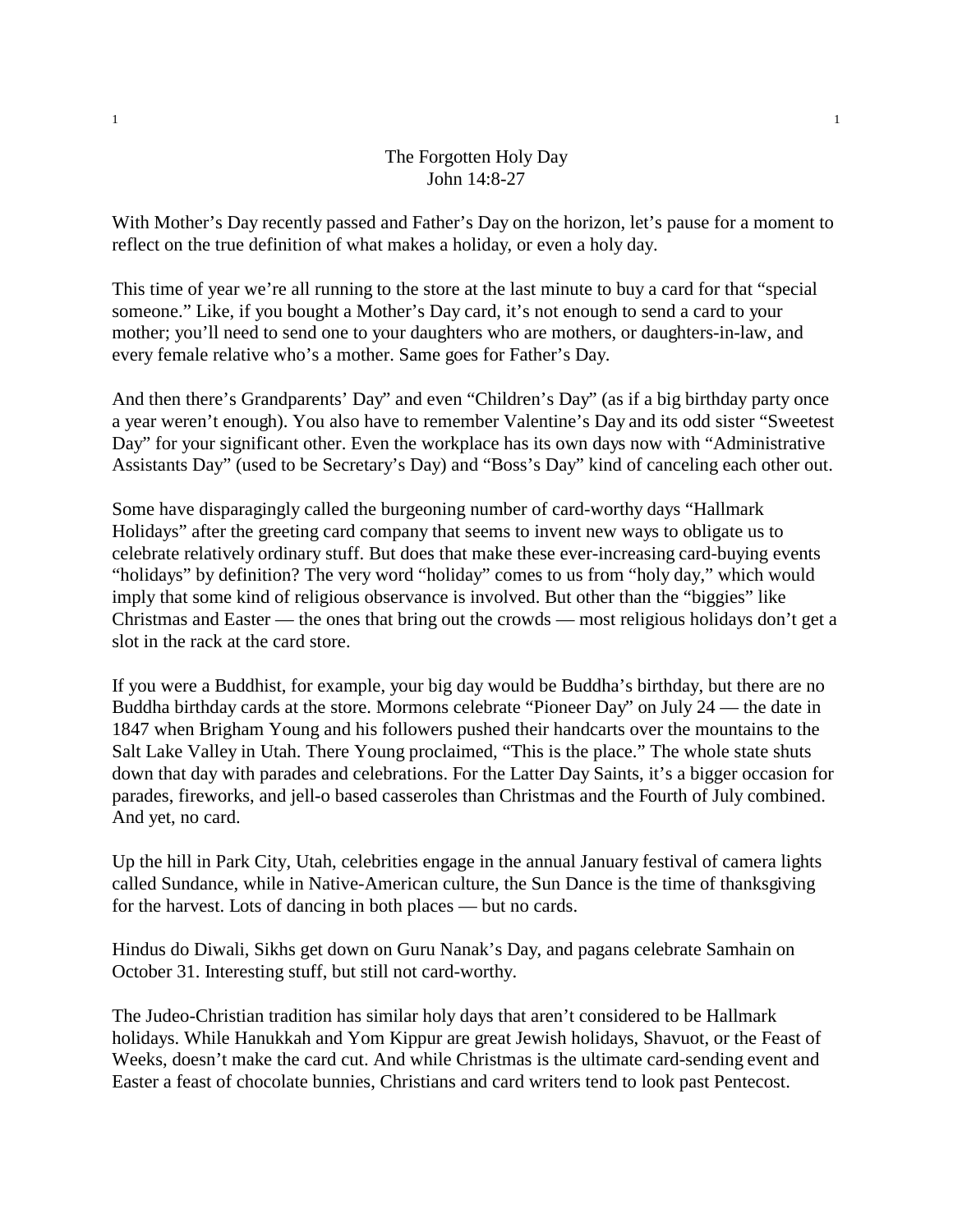Now, you'd think a greeting card giant like Hallmark would be all over this holiday. After all, what's not to like? You got your fire, your wind, your speaking in other languages, your birth of one of the great religious movements in history, your built-in holiday Spirit — all the stuff that makes for a memorable event. It even lends itself to great slogans like "Hope you get fired up this Pentecost" or "More (Holy Spirit) power to ya!"

But the shelves of your local greeting card merchant are empty of Pentecost cards, kinda like our churches are empty on the holiday itself. Maybe not more empty than usual, but you do not have to set up extra chairs like Christmas and Easter.

Granted, in some parts of the world Pentecost weekend is still deeper in the consciousness of people. In mainland Europe, for example, the Monday after Pentecost is still considered to be a bank holiday or, to put it in American terms, a "three-day weekend." It's one of the last holdovers of Christian culture in Europe, but it likely has more to do with the day off than with any consideration for the Holy Spirit.

So, has Pentecost simply been passed over in favor of more time off in the spring or is there something more at work here? Should we be making a bigger deal out of this day when the Christian movement was stoked by Spirit fire? Should we be trying to promote another holiday for our people to come back and fill the pews?

Maybe. It is, after all, pretty awesome to think about what happened that day and to come into a sanctuary splashed in blazing red. But then again, maybe the whole idea of Pentecost is less about celebrating the past event and, instead, embracing the present reality.

The Gospel text for Pentecost from John 14 gives us a clue that the work of the Holy Spirit was not a one-shot deal. Jesus was preparing to return to the Father and was preparing the disciples for his departure. Still confused about all that Jesus was saying, Philip spoke for the rest: "Lord, show us the Father, and we will be satisfied." Give us a sign, make it plain.

Jesus' response, however, was to remind Philip and the others that he had been doing that all along — all they needed to do was "believe." That word is used three times in verses 10-11 as a way of linking Jesus' work on behalf of the Father with their work as disciples. As God the Father dwelt in Jesus, so would the Spirit of Jesus dwell in them; so much so that the disciples would "do greater works than these." Their belief was to translate into action, and their love for Jesus would find its foundation in obedience to his "commandments" or instruction.

Jesus' words were designed to comfort the disciples, who had no doubt relied on him for everything. They had been followers, hangers-on, students who rarely got the lesson. Jesus was leaving, but not leaving them hanging with only a memory of him to guide them. His departure was opening the way for another, the paraclete, to come as the one who would instruct, motivate, encourage, counsel, intercede, and be with them forever. Jesus had already been a paraclete for them through his word and example, but now his work would continue in them through the Holy Spirit.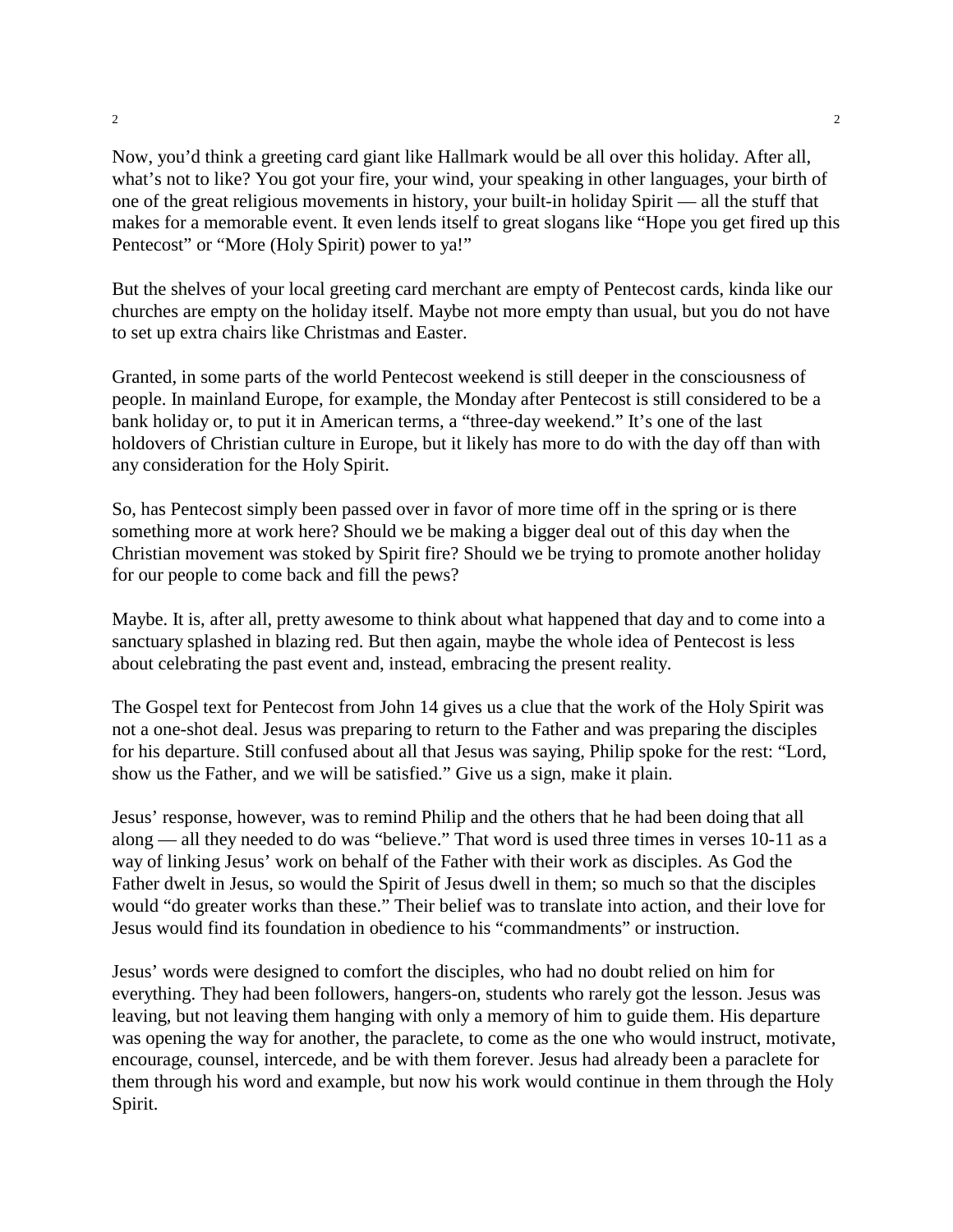While that would seem to be something to celebrate, Jesus was quick to remind his disciples that their association with him wouldn't make them universally popular and revered. The Paraclete was the "Spirit of truth" — the spiritual equivalent of Jesus who called himself "the way, the truth, and the life." As the world did not receive Jesus, hanging him on a cross, and the world also "cannot receive" the Spirit of truth "because it neither sees him nor knows him." In taking the Spirit of Christ into their own lives, the disciples would be making themselves subject to the same trials that Jesus faced as God's representative.

The coming of the Holy Spirit should remind us that claiming to be followers of the historical Jesus is one thing, but allowing the Spirit of the risen Christ to fully dwell in us is another. The former can be confined to simply knowing a lot about Jesus — marking the Christian holidays while the latter actually involves representing Jesus and acting every day on his behalf according to his model of life and faith.

If we do that, we're likely to run into opposition from those who are comfortable with the world and from those who are comfortable with the church's status quo. Jesus bugged people with the truth, and if we're truly following him we'll be doing the same. An invitation to a life of suffering and struggle isn't exactly the kind of card you want to open and put on the mantel.

Pentecost was the catalyst for the explosive growth of the church as the Spirit moved among them. But that same Spirit would move many of those same people into dangerous and deadly situations where they were forced to rely fully on the Spirit indwelling Christ — the only "Advocate" they would have in front of mobs and murderous monarchs. While we may not be called to give up our lives in the same way as they did, if we take the Spirit seriously as the guide for our lives we may find ourselves living quite uncomfortably. Jesus promised the Spirit, but he didn't promise that life would be easy.

As one seminary professor told an incoming first-year class, "Folks, when God calls you, he's not doing you a favor." There is truth to that!

But with the challenge of the indwelling Holy Spirit also comes a promise. The Holy Spirit would "remind" the disciples of what he had taught them. They would also be left with the "peace" of Jesus — not peace in terms of the absence of conflict or the false sense of security that the "world gives," but peace born out of the life and love of Jesus himself. The vision of God's peace and justice that had long been Israel's hope and was being realized in Jesus and, in turn, through his disciples who would carry on the mission until his return. Having received that peace, the disciples were to not be afraid in the face of opposition. Through their work as representatives of Jesus, God would set the world to right.

Given the work laid before those first disciples and their mission, which we continue as their spiritual descendants, we might look at Pentecost as being a true "holy day" but not necessarily a holiday where we can kick back and reminisce about what once was. The coming of the Spirit is a present, active reality — one that motivates us to work, to act, to represent Jesus to the world. You just can't confine that to one day a year. Sure, we need to gather on Pentecost Sunday and be